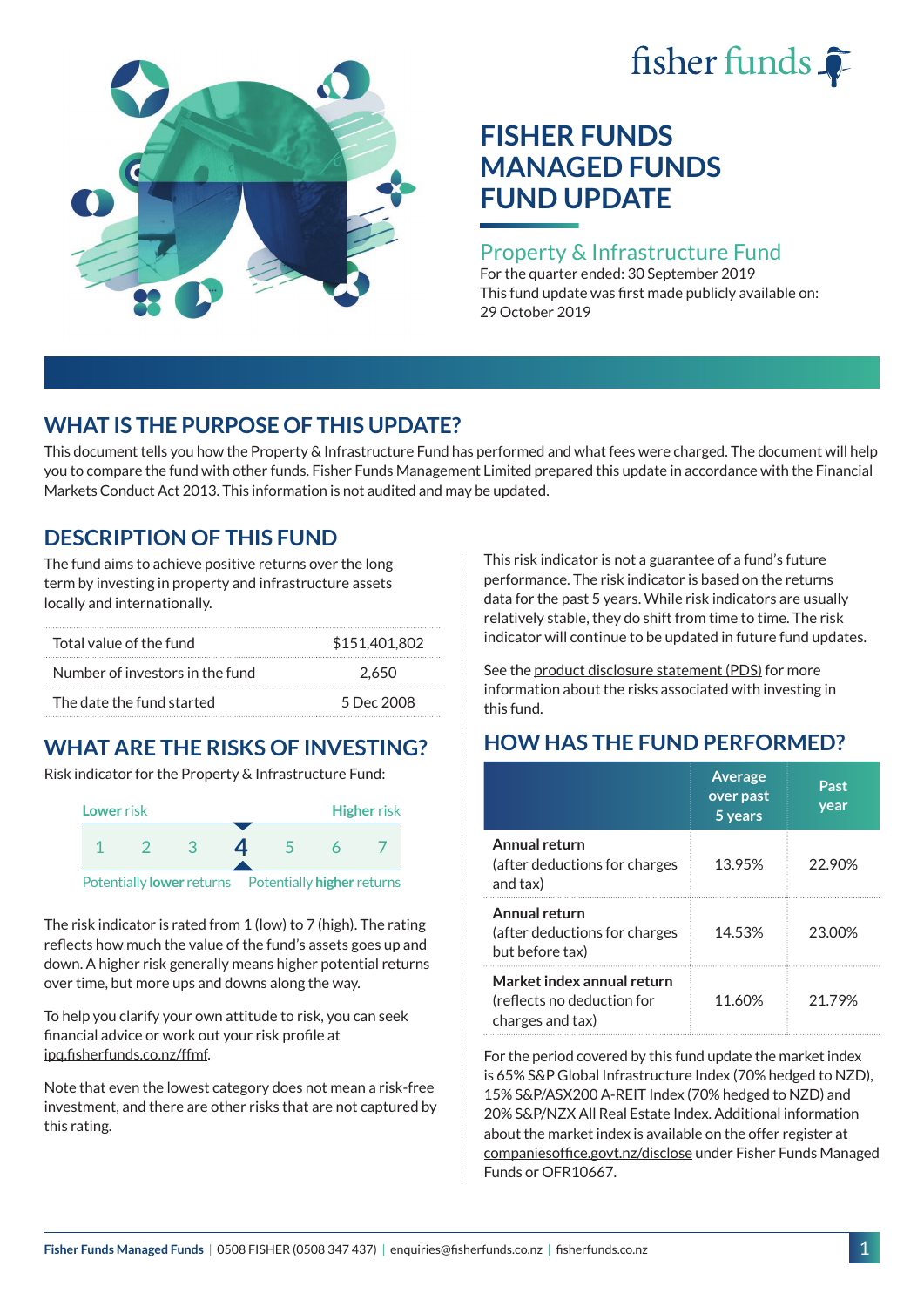## **ANNUAL RETURN GRAPH**



This shows the return after fund charges and tax for each of the last 10 years ending 31 March. The last bar shows the average annual return for the last 10 years, up to 30 September 2019.

**Important:** This does not tell you how the fund will perform in the future.

Returns in this update are after tax at the highest prescribed investor rate (PIR) of tax for an individual New Zealand resident. Your tax may be lower. The market index return<sup>2</sup> reflects no deduction for charges and tax.

#### **WHAT FEES ARE INVESTORS CHARGED?**

Investors in the Property & Infrastructure Fund are charged fund charges that include GST. In the year to 31 March 2019 these were:

|                                                | % of net asset value |
|------------------------------------------------|----------------------|
| <b>Total fund charges</b>                      | 3.09%                |
| Which are made up of:                          |                      |
| Total management and<br>administration charges | 1.54%                |
| Inding:                                        |                      |
| Manager's basic fee                            | 1 2 7 %              |
| Other management and<br>administration charges | 0.27%                |
| Total performance-based fees <sup>1</sup>      | 1 55%                |

Small differences in fees and charges can have a big impact on your investment over the long term.

#### **EXAMPLE OF HOW THIS APPLIES TO AN INVESTOR**

Katie had \$10,000 in the fund at the start of the year and did not make any further contributions. At the end of the year, Katie received a return after fund charges were deducted of \$2,290 (that is 22.90% of her initial \$10,000). Katie did not pay other charges. This gives Katie a total return after tax of \$2,290 for the year.

# **WHAT DOES THE FUND INVEST IN?**

#### **Actual investment mix**

This shows the types of assets that the fund invests in.



#### **Target investment mix**

This shows the mix of assets that the fund generally intends to invest in.